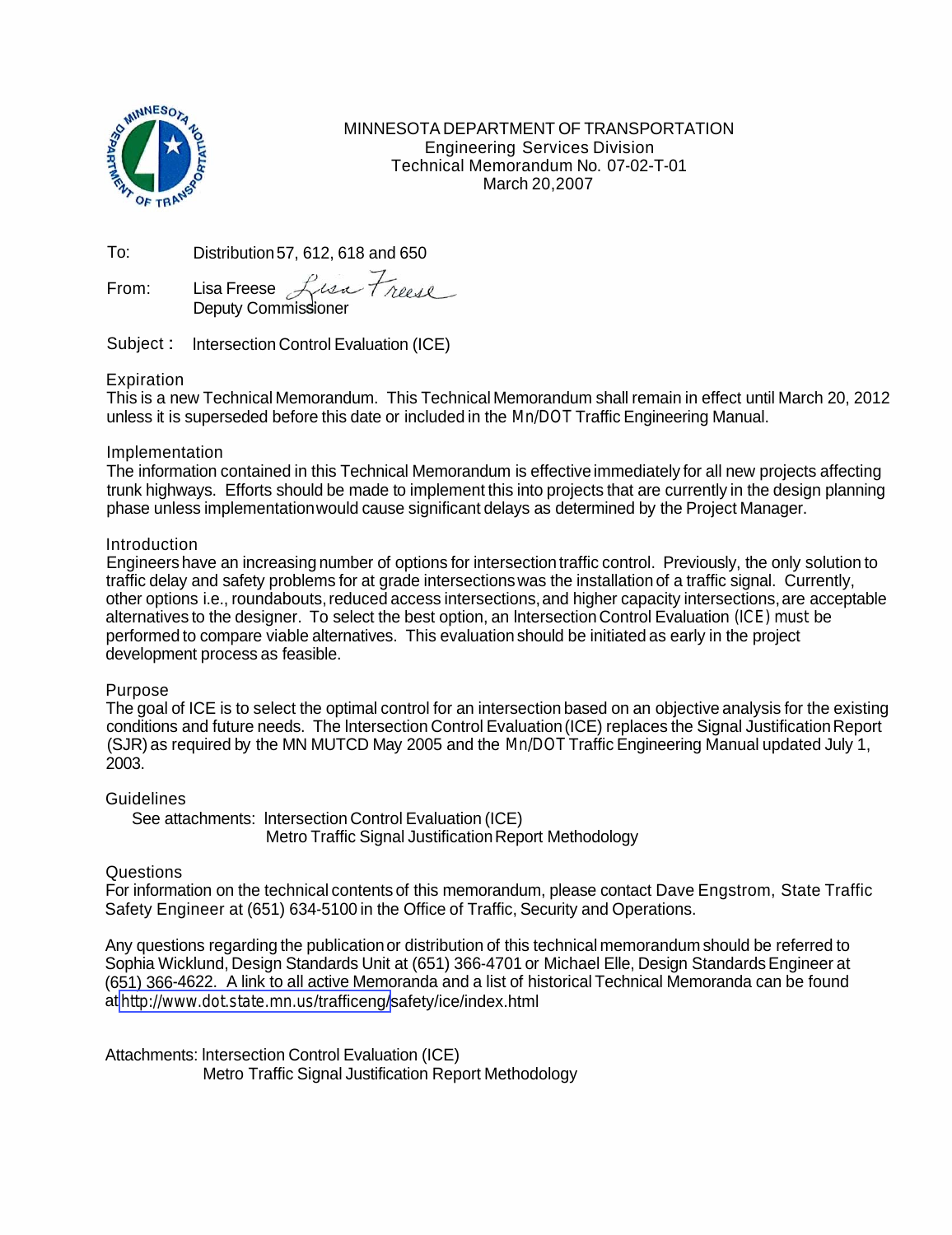## **INTERSECTION CONTROL EVALUATION (ICE)**

## **Definition and Purpose**

Engineers have an increasing number of options for intersection traffic control than they had in the past. Previously, the only solution to traffic delay and safety problems for at grade intersections was the installation of a traffic signal. Currently, other options including roundabouts, reduced access intersections, and higher capacity intersections are acceptable alternatives to the designer. To select the best option an Intersection Control Evaluation (ICE) study must be performed to compare viable alternatives. This study should be initiated as early in the project development process as feasible. Previously, Signal Justification Reports (SJR's) must be completed before a new signal or significant modification of a signal can proceed (MN MUTCD May 2005 and Mn/DOT Traffic Engineering Manual updated July 1, 2003). An ICE would replace the current process. All intersection treatments must be considered as early in the project development process as feasible. This could occur during planning or corridor studies but no later than the scoping portion of an improvement project.

In order to determine the optimal intersection control strategy, the overall design of the intersection must be considered. The flexibility of significant change in intersection design will largely be decided by the scope and location of the project. Some general objectives for good intersection design that should be considered are:

- Provide adequate sight distance
- Minimize points of conflict
- Simplify conflict areas
- Limit conflict frequency
- Minimize the severity of conflicts
- Minimize delay
- Provide acceptable capacity

An ICE is not required for intersections that are determined to need minimal traffic control (two way stop or no control). However, for any other type of control (All way stop, roundabout, traffic signal, median treatment to reduce traffic movements or other advanced traffic control systems (continuous flow intersections)) an ICE report is required for intersections on trunk highways.

The purpose of the ICE report is to document all of the analysis (technical, financial, political) that went into determining the recommended alternative. The goal is to select the optimal control for an intersection based on an objective analysis of the existing conditions and future needs. A corridor analysis will be necessary for some intersections. This will depend on the location of the intersection in relation to adjacent intersections and their respective traffic control.

Generally, intersection improvement projects are developed as a portion of a much larger project or as a safety or capacity project at a specific location. For smaller projects, the proposed intersection traffic control modification is usually the major component of these types of projects and the ICE process will have a major impact in the development process. However, as part of a larger project, intersection control treatments may be a much smaller component and other project decisions will have more impact on how ICE will proceed. It is important to emphasize that the ICE process occur as early in the project development process as practical so that the project proceeds smoothly.

If only one alternative is viable at the conclusion of Phase I, the evaluation is complete and it is unnecessary to proceed to Phase II. The report should document the Phase I analysis. For evaluations completed as a portion of a planning or corridor study, a Phase I analysis may be sufficient until specified projects are further defined. Depending on a project's complexity and scope, a detailed ICE report may be unnecessary. The District Traffic Engineer in coordination with District management can reduce the amount of analysis and documentation if a preferred alternative is obvious. However, these decisions should be documented in the modified ICE report.

An ICE must be written under the supervision of a licensed Professional Engineer in the State of Minnesota and approved by the District Traffic Engineer before the preliminary plan is finalized. Each district can require additional review and approvals, if it is desired.

ICE fits into the project development process as shown in Figure 1. The Intersection Control Evaluation study should be completed as indicated in conjunction with the development of the signed staff approved layout. Each District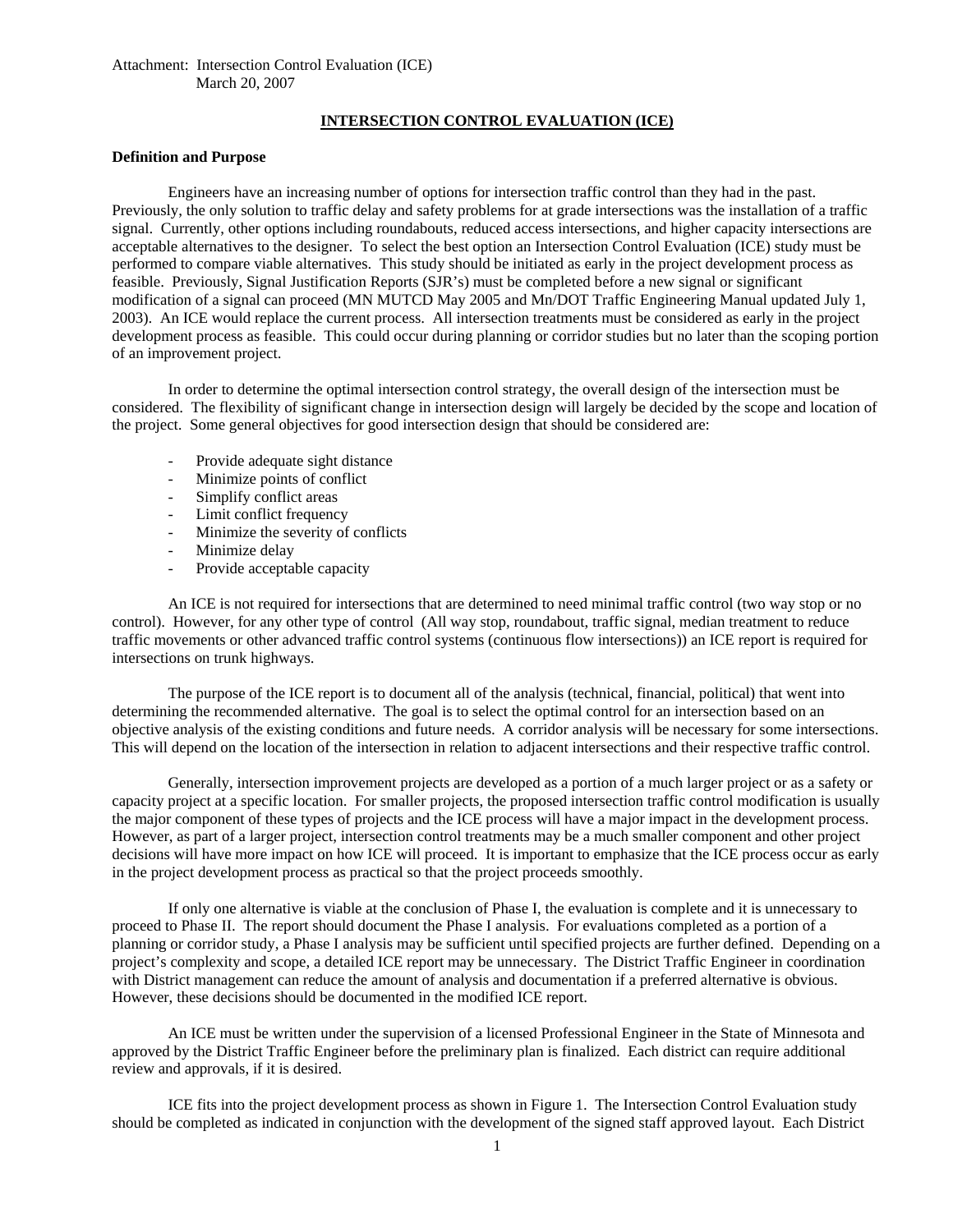may have a slightly different approach to the timing of each portion of study depending on the complexity and size of the project being proposed.



**Figure 1** 

# **Intersection Control Alternatives**

Engineers can select from a number of different alternatives for intersection control. Each type of control has advantages and disadvantages. Additionally, some types of control are not as common in Minnesota as traditional traffic control methods (roundabouts versus traffic signals). Each type of control should also be acceptable to the public, the local governmental unit, and the local road authority. Some types of traffic control with a few of their associated advantages and disadvantages are listed below. This is not intended to be an all-inclusive list of options. Depending on the existing circumstances and problems at a certain location, an entirely different or unique solution may be preferred and/or justified.

## Traffic Signals

Advantages

- Provide for orderly flow of traffic
- Works extremely well in coordinated systems
- At times it may reduce the severity and frequency of right angle and left turn crashes
- Excellent for emergency vehicles if pre-emption devices are installed
- Interrupt heavy traffic to allow non-motorized traffic to cross
- Delay can be minimized for specific traffic movements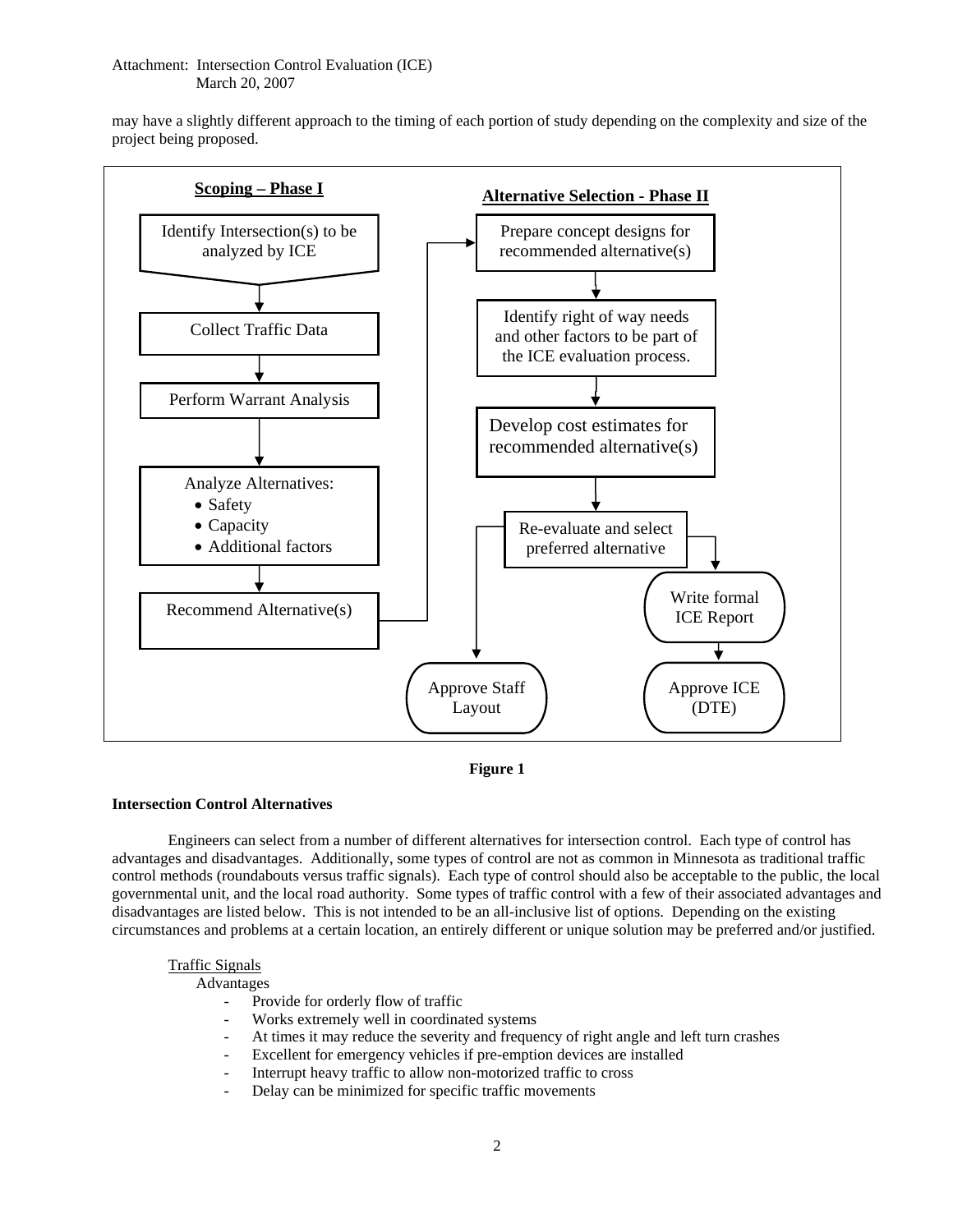March 20, 2007

# Disadvantages

- Significant increase in crash frequency (e.g. rear end collisions)
- Costly to install
- Requires considerable maintenance
- May increase vehicular delay and traffic queues (primarily mainline traffic)
- Higher traffic volumes increase size of intersection and number of lanes prior to intersection
- May require additional right of way beyond intersection for additional turn lanes
- Decreased efficiency with high left turning volumes
- Providing for U turns can be difficult and may be prohibited

# All Way Stop Control

Advantages

- Provide for orderly flow of traffic
- Reduce the severity and frequency of right angle and left turn crashes
- Relatively inexpensive and quick to implement

#### Disadvantages

- Some types of crashes will increase
- Limited to lower volume intersections
- Increases delay to all legs of the intersection
- Works best with single lane approaches
- Total intersection capacity is limited
- Providing for U turns can be difficult and may be prohibited

#### Roundabout

## Advantages

- Provide for orderly flow of traffic
- Works extremely well in series (multiple roundabouts along corridors)
- Minimizes the severity and frequency of most crash types
- Provide the least amount of vehicular conflict points
- Lifecycle costs are less than traffic signals
- Width of approach legs can be minimized
- Comparable if not greater capacity than other alternatives
- U turns are easily handled
- Works well with high percentages of left turning traffic
- Works well at diamond interchange termini
- Typically less delay than other types of intersection control
- Handles multiple legs and skewed intersections better than other types of intersection control
- Excellent for access controlled corridors or with areas using right-in/right-out accesses

#### Disadvantages

- May need additional right of way at intersection
- Operates poorly if the geometrics are not designed properly
- Typically requires additional features such as landscaping, lighting, and truck aprons
- Typically requires more initial design effort than other intersection types
- May operate very poorly if intersection is near signalized or all way stop controlled intersections
- Works best with single lane approaches
- May operate poorly if traffic volumes are greatly unbalanced
- May hinder efficient traffic flow in a coordinated signal system
- May be infeasible in areas of steep terrain where grades at the intersection cannot maintain less than 4% slope at the approaches and exits
- May not function properly if located on the crest of a vertical curve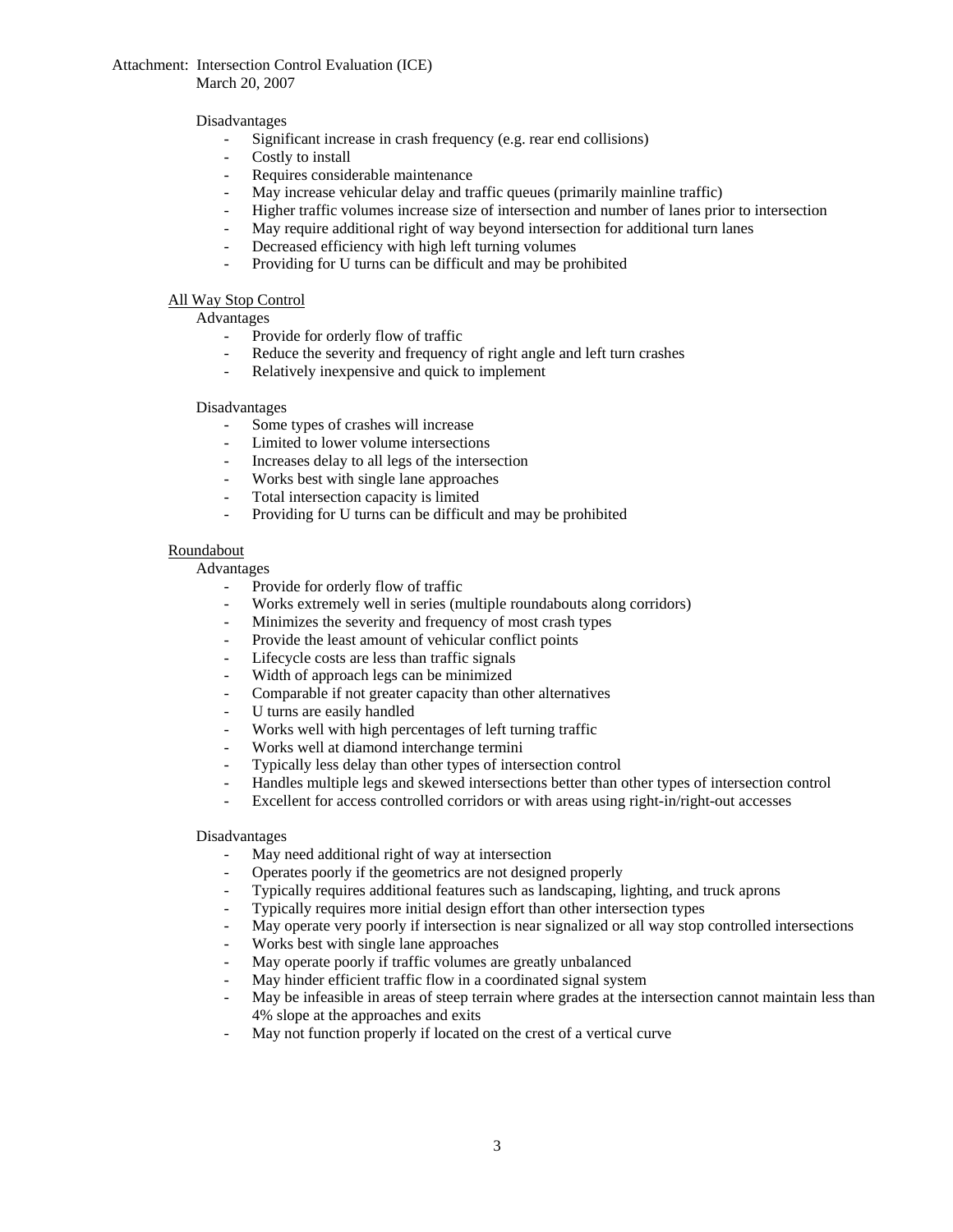# Non-Traditional Intersections

Decision makers have additional options in intersection design and control, which may be appropriate for a given situation. There are a number of unique options for handling turning movements, which improve the safety and capacity of an intersection. These options may include Continuous Flow Intersections, Jughandle intersections, Quadrant roadway intersections or other designs. These designs may be advantageous over traditional designs depending on the existing or anticipated problems and the availability of right of way.

#### Advantages

- Usually reduce vehicular conflicts
- Increased capacity beyond traditional signalized intersection

#### Disadvantages

- Much higher cost than traditional signalized intersections
- Usually requires additional right of way

#### Access Management Treatments (Limit certain traffic movements through median construction or other treatments)

#### Advantages

- May reduce overall delay
- Reduce crashes by eliminating vehicular conflicts
- Provides refuge for pedestrians crossing roadway
- Minimize additional traffic control (signal may not be needed)

#### Disadvantages

- Reduces choices for drivers and may cause confusion
- May increase delay at adjacent intersections
- May not be politically acceptable
- Increases U-turn volumes at adjacent intersections

#### Grade Separation

If traffic volumes are so intense that all at grade control options will cause excessive vehicular delay, grade separation may be necessary. Additionally grade separation may be an option in order to solve a safety problem, improve access density, improve connectivity of the minor legs, or provide consistency of traffic control on the mainline. To determine if an interchange will be constructed and what type of interchange to construct should be based on an adopted corridor study or good access management practices.

Table 1 is included as a guide to assist in determining which intersection options should be evaluated based upon combined average daily traffic (ADT) volumes. The values are approximate and if an intersection is near a range change, consideration should be given to evaluating traffic control for both ranges. The ICE process is detail oriented and will have high resource demands. The process should only be done for intersections in which traffic control other than thru stop is required. As a guide, if the ADT for the minor leg or the intersection is less than 1000 ADT, an ICE is not required.

| <b>APPROXIMATE</b><br><b>COMBINED ADT</b> | <b>FOUR</b><br><b>WAY</b><br><b>STOP</b> | <b>SIGNAL</b> | <b>ROUNDABOUT</b> | NON-<br><b>TRADITIONAL</b><br><b>INTERSECTION</b> | <b>ACCESS</b><br><b>MANAGEMENT</b><br><b>TREATMENTS</b> | <b>GRADE</b><br><b>SEPARATION</b> |
|-------------------------------------------|------------------------------------------|---------------|-------------------|---------------------------------------------------|---------------------------------------------------------|-----------------------------------|
| 7500 - 10000                              | X                                        |               |                   |                                                   |                                                         |                                   |
| $10000 - 50000$                           | X                                        |               |                   | X                                                 |                                                         |                                   |
| $50000 - 80000$                           |                                          |               |                   | X                                                 |                                                         |                                   |
| > 80000                                   |                                          |               |                   |                                                   |                                                         |                                   |

#### **TABLE 1 INTERSECTION CONTROL TYPES THAT SHOULD BE EVALUATED BASED UPON ENTERING ADT**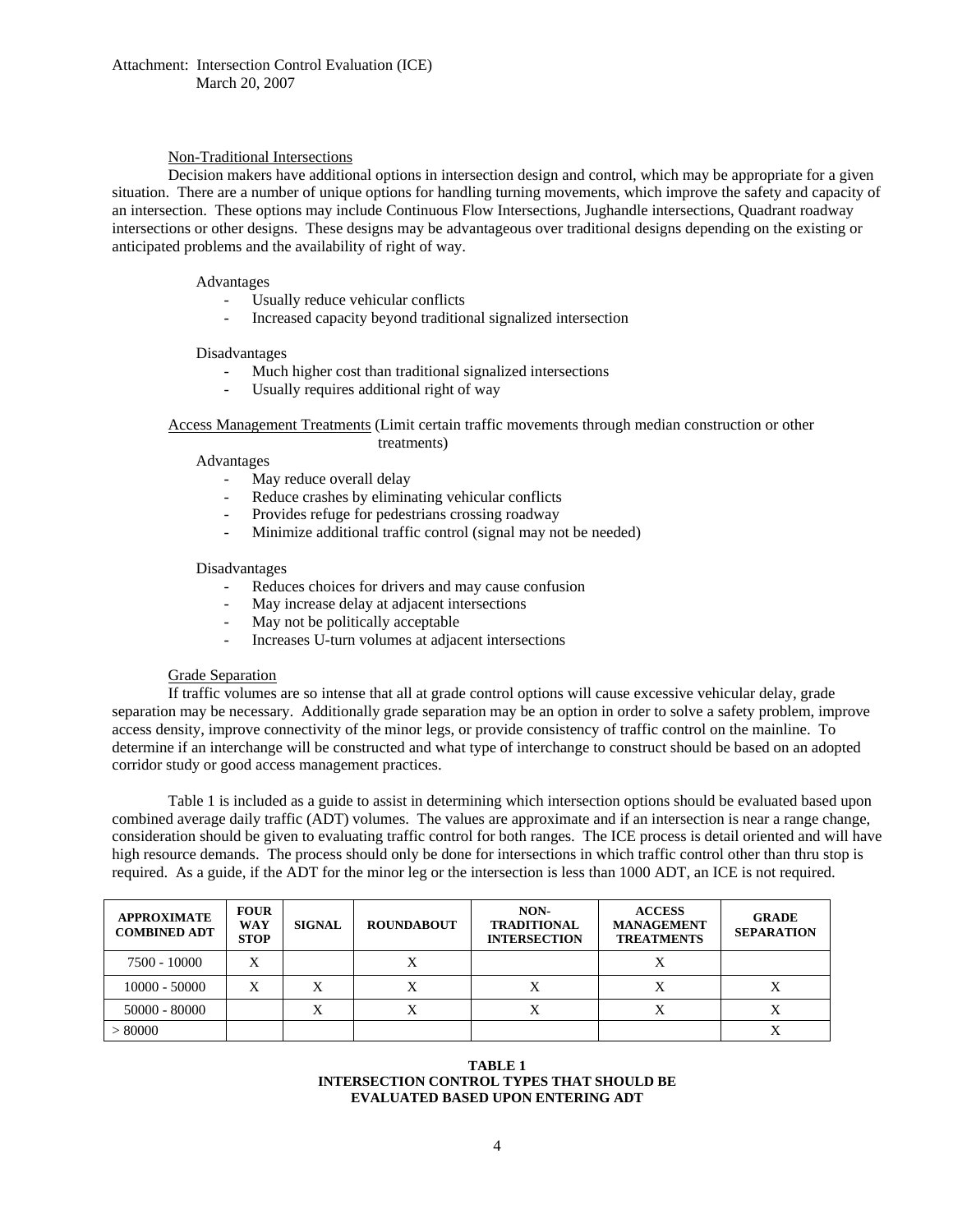# **The ICE Process**

The process needed to complete an ICE is highly dependent on two factors. These factors will influence how much effort is involved in completing the study, who is involved in each stage of the study and for what they are accountable. These major factors are described below.

**Project origination:** The project can originate within Mn/DOT or from an outside jurisdiction. If the project originates from an outside jurisdiction, that entity is responsible for conducting the ICE. It is imperative that Mn/DOT Traffic units be involved early in the process to ensure that the analysis will be accepted and approved. Within Mn/DOT, projects can originate within or outside of Traffic Engineering. For those projects originating within Traffic Engineering, all of the responsibilities in completing the ICE will be coordinated through that unit. For all other projects, Traffic Engineering should be consulted early in the project development process to ensure that an ICE can be completed in a timely manner. For all ICEs completed by outside jurisdictions or consultants, Traffic Engineering is responsible for review and approval.

**Size/Type of Project:** Generally, smaller projects will require less analysis and therefore less documentation. Preservation projects (e.g. signal rebuilds) will require minimal analysis. However, a memo/letter must be submitted for approval. The document should state rationale for the work being done and why other types of traffic control are not being considered. Stand-alone intersections will require safety and capacity analyses as well as documentation of other impacts (cost, ROW, political concerns, etc). The amount of analysis will depend on each project's location and scope. Intersections, which are a part of larger projects, will probably require significant analysis and documentation. Coordination with Traffic Engineering on these projects is important. Making decisions on traffic control earlier in the project development process will improve the quality of the design and minimize conflicts with stakeholders.

As shown in Figure 1, the ICE is conducted in two distinct phases. The first phase, Scoping, is usually done very early in the project development process, oftentimes, before a project is programmed. This could occur during planning or corridor studies but no later than the scoping portion of an improvement project. The purpose of the first phase is to recommend one or more traffic control strategies for further development. Under normal circumstances, an ICE would be needed if a safety or capacity problem has been identified, that has an associated infrastructure improvement. An ICE is also required for a new intersection being constructed due to development or expansion of the highway system. The second phase, Alternative Selection, involves other functional units (Design, Land Management, etc) and parallels the process of developing an approved preliminary layout. Based on a number of factors the recommended traffic control is determined in this phase.

Depending on the complexity of each project, the steps necessary to complete an ICE are described below. Warrants and Justification

In order for the engineer to determine if any traffic control is necessary at an intersection, data must be examined to determine if a "Warrant" is met for the particular intersection control alternative. Even if a "Warrant" is met, it may not be the correct action to take for a given situation. The engineer must determine if the treatment is "Justified." The "Warrant" and "Justification" process is detailed below.

**Warrants:** The MN MUTCD contains warrants for All Way Stops and for Traffic Signals. Generally speaking, warrants are met if the amount of vehicular traffic, crashes, or pedestrians is significant enough to meet minimum levels. These levels are based on research, which documented the conditions where additional traffic control was considered. Information needed to determine if a warrant is met is contained in the MN MUTCD and the Mn/DOT Traffic Engineering Manual.

A Mn/DOT District Traffic Engineer will interpret this information to determine which warrants apply to a given location. For example, Appendix A is the Metro District's practice on traffic signal justification.

Warrants are commonly used to determine if either an all way stop control or a traffic signal should be considered for a location. Roundabouts are considered to be warranted if traffic volumes meet the criteria for either all way stops or traffic signals.

 However, site-specific safety issues may warrant the installation of a traffic control device (e.g. a roundabout) where traffic volume warrants are not met. Special considerations to install a traffic control device should be taken at any intersection where "typical" warrants are not met but safety issues are present. The District Traffic Engineer must be consulted when these conditions are present for guidance on whether additional traffic control will be considered.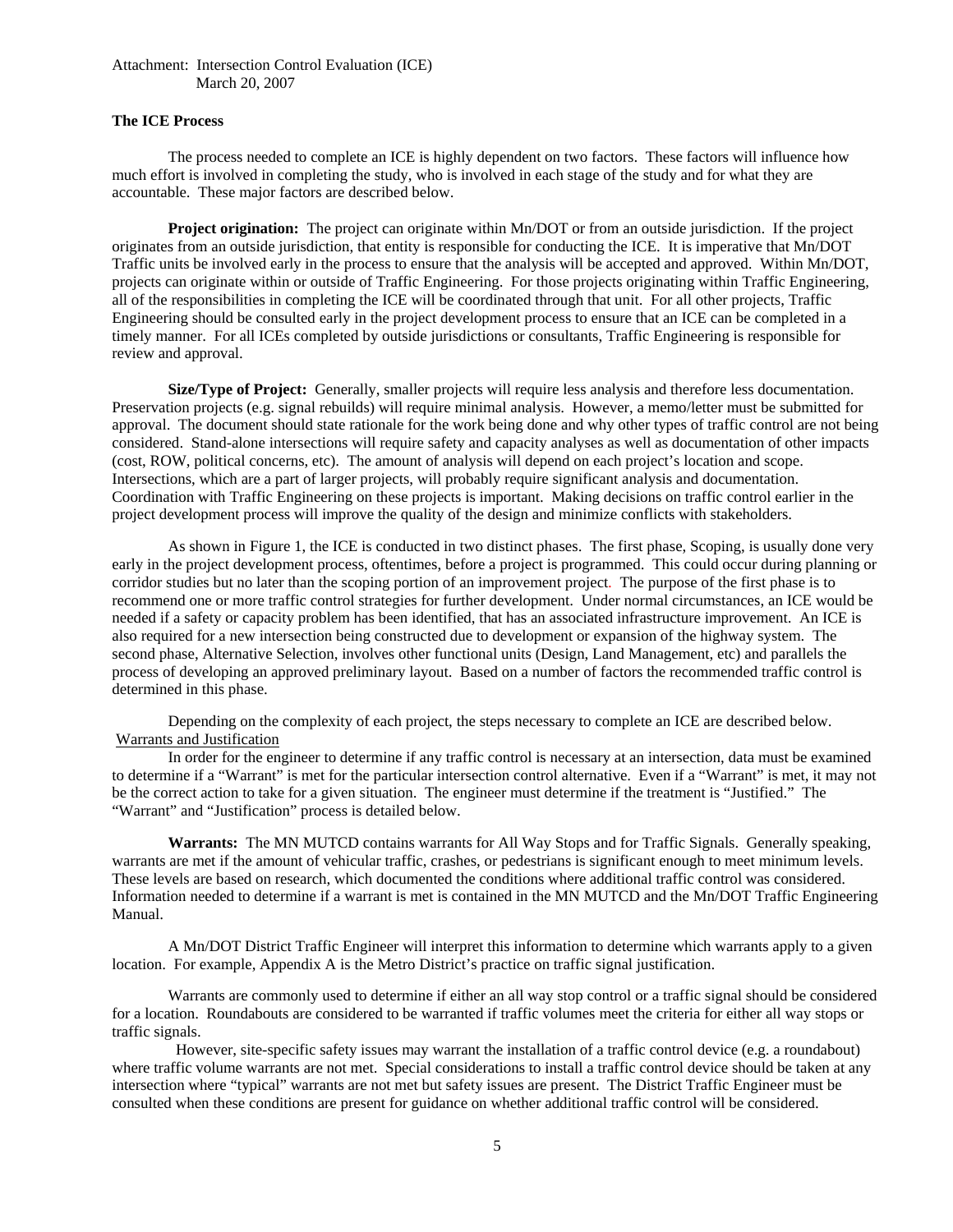March 20, 2007

**Justification:** Even if an intersection meets a warrant for traffic control, that treatment may not be justified. The justification process requires engineering judgment. Whether an intersection justifies a particular type of intersection control is based upon a number of factors. The ICE report should document these factors to support the alternative or not. These factors should include, but are not limited to, the following:

- Existing safety and congestion issues
- Plans for the roadway based on an adopted corridor study
- The spacing of nearby intersections or driveways and how they conform to adopted access management guidelines
- The environment in the corridor
- Future anticipated traffic volumes
- The distance to the nearest traffic controlled intersections
- The amount of turning traffic
- The breakdown and percentage of types of vehicles
- The amounts of non-motorized traffic
- Sight distance
- Available right of way
- Available funds for construction
- Support of the local users and local agencies

# Crash Evaluation

Depending on the existing crash pattern at an intersection, different traffic control treatments will have predictable impacts on these patterns. For each alternative, an estimate of crash frequency should be completed. There are a number of methods for this task. The goal should be to determine the impacts of each alternative as accurately as feasible. The utilization of crash reduction factors, crash rates, comparisons to similar intersections, research and logic can all be used, but should be tempered by common sense. Consultation with Traffic Engineering is recommended on the most recent acceptable methods for a given treatment and location.

For existing intersections, crash records for the most recent three years should be obtained from Mn/DOT. This data should be displayed in a crash diagram. A comparison of existing crashes with anticipated crashes per traffic control alternative should be completed. The analysis should calculate crash reductions per year and an overall crash cost reduction per year. For new intersections, a comparison of anticipated crashes per treatment is needed.

Generally speaking, roundabouts can provide a possible solution for resolving high crash rates by reducing the number of conflict points where the paths of opposing vehicles intersect. Crossing movements and left turning crashes are virtually eliminated with this design. However, increases in sideswipes and rear end collisions may occur, although they will be less severe. Traffic signals can eliminate many right angles, left turning crashes also, but significant increases in rear end collisions will occur, and the overall number of crashes will probably increase. Median treatments will also reduce the possibility of right angle and left turning crashes, dependent on the restriction in movements.

#### Intersection Capacity Evaluation

To evaluate the capacity and level of service of a particular intersection it is important to begin with basic traffic data:

- 1. Existing AM and PM turning volumes
- 2. Design year AM and PM turning volumes (Compare design year flows with the existing flows and check out any anomalies. It is critical that the design year flows do not exceed the capacity of the surrounding network.)
- 3. Design vehicle
- 4. Base Plan with defined horizontal, vertical, and site constraints
- 5. Existing and design year pedestrian and bicycle volumes

For Phase I, Scoping, the capacity analysis will vary depending on the type of project. The primary goal in Phase I is to determine if the alternative will operate at an acceptable level of service. A secondary goal is to provide a gross comparison between alternatives. Consult with the District's Traffic Engineering unit on acceptable procedures for this analysis. In all cases, analysis with acceptable capacity analysis software will meet this condition. Simplified methods are being explored and developed.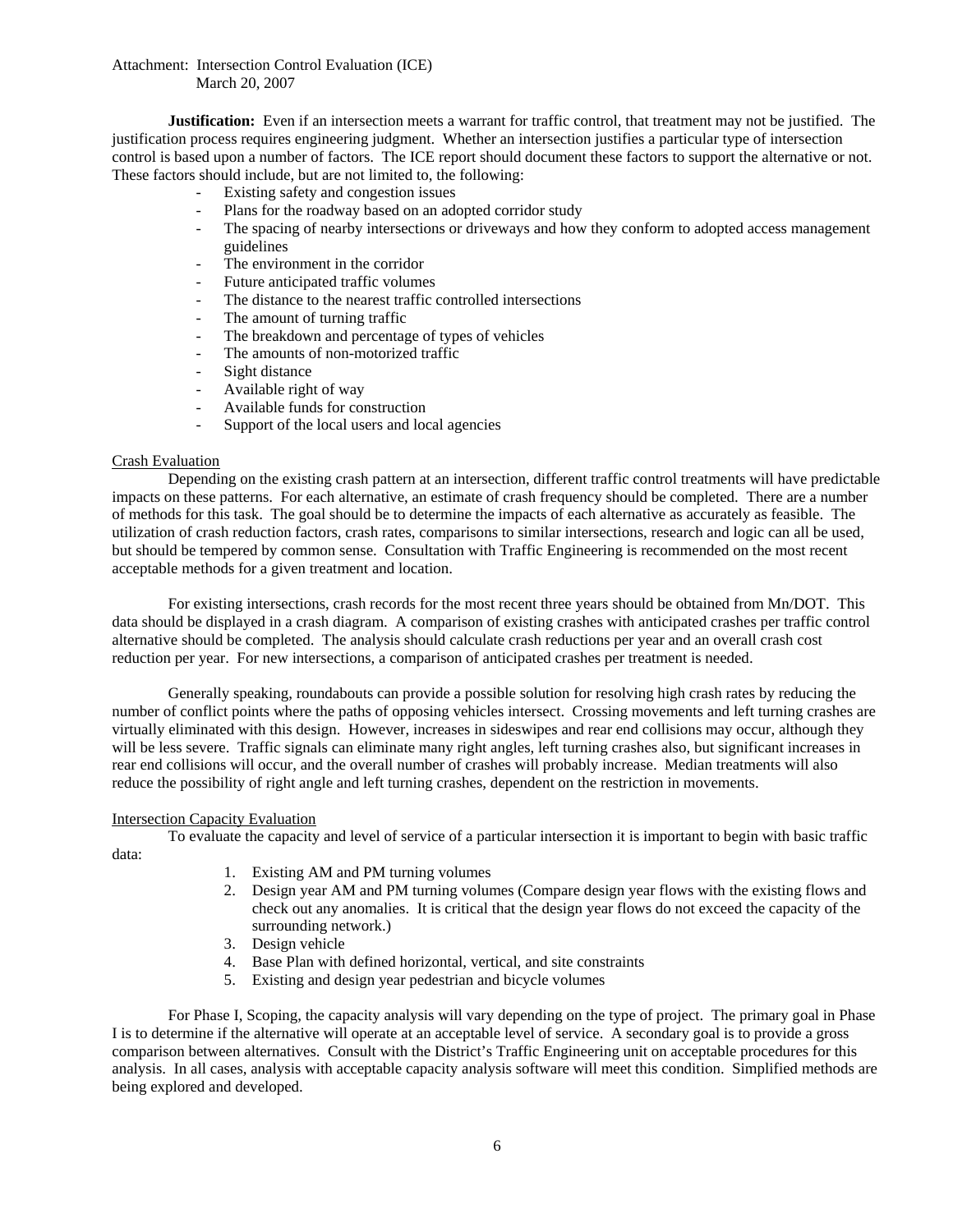For Phase II, Alternative Selection, a more rigorous capacity analysis should be completed. An analysis using acceptable software is required. Currently, RODEL is required for roundabout analysis, SYNCHRO, SIM-TRAFFIC is required for traffic signals and four way stops, and VISSIM may be required for multiple roundabouts, which are a portion of an overall system of traffic control. Due to the high rate of change in modeling software and technology, these requirements could change, please consult with District Traffic Engineering to insure that a certain software is required.

The product of this analysis is a comparison of level of service, delay and queue lengths for each alternative. This analysis should provide sufficient detail such that comparisons between alternatives can be made.

The results of the capacity analysis should be summarized in the report. Levels of Service, delay and maximum queue lengths should be reported for all approaches and/or traffic movements for all time periods and analysis years. It is recommended that an electronic copy of the initial conceptual design sketch and analysis be provided as documentation. ICE reports submitted without proper use of software will be rejected.

#### Right of Way Impacts and Project Cost

Each alternative that is recommended to proceed to Phase II, Alternative Selection, will have concept drawings prepared for the purposes of determining right of way impacts as well as construction costs. The level of detail in the design will be determined by the project manager depending on the location, type of intersection alternative, and other issues. The goal of this step is to have reasonable assurance that all right of way impacts are determined and an accurate cost estimate is obtained.

#### Political Considerations

Each feasible alternative should be assessed for political viability. In Phase II, typically the local jurisdictions and other important stakeholders would be consulted to determine the acceptability of an alternative. If the result was negative, this alternative should be dropped from further consideration, especially if cost participation is required. During Phase II, the degree of public involvement in the discussion of alternatives must be determined by the project manager in consultation with local stakeholders and Mn/DOT functional units. In any event, stakeholders should be aware of the technical merits of each alternative.

#### Other Considerations

**Unconventional Intersection Geometry Evaluation**: Conventional forms of traffic control are often less efficient at intersections with a difficult skew angle, significant offset, odd number of approaches, or close spacing to other intersections. Roundabouts may be better suited for such intersections, because they do not require complicated signing or signal phasing. Their ability to accommodate high turning volumes makes them especially effective at "Y" or "T" junctions. Roundabouts may also be useful in eliminating a pair of closely spaced intersections by combining them to form a multi-legged roundabout. Intersection sight distance for roundabouts are significantly less demanding than for other conventional intersection treatments.

 **Terrain**: Traffic signals and roundabouts typically should be constructed on relatively level or rolling terrain. For traffic signals, the maximum approach grade will vary depending on the ability for approaching traffic to see the signal heads and the impact of the approach grade on the operations of the predominate vehicle type. For roundabouts, the maximum approach grade should be 4% within the required Stopping Sight Distance (SSD) of the yield line. Grades approaching these values and steeper terrain may require greater transitions to provide an appropriate level area or plateau for the intersection.

**Adjacent Intersections and Coordinated Signal Systems:** The spacing of intersections along a highway corridor should be consistent with the spacing of primary full-movement intersections as shown in the Mn/DOT Access Management Policy. District Traffic Engineering may allow intersection spacing exceptions for roundabouts based on justifiable merits on a case-by-case basis. Generally speaking, positioning a roundabout within a coordinated signal system or very near to an adjacent signal is not preferred, however, under some circumstances it may be an acceptable option. A comprehensive traffic analysis is needed to determine if it is appropriate to locate a roundabout within a coordinated signal network.

**System Consistency**: On Interregional Corridors (IRC) or other highways where a corridor study has previously been prepared, any alternative should address the impact on the Interregional Corridor performance or should be compared to the recommendations of the corridor study. If the alternative adversely influences the performance of the IRC or it is not consistent with the corridor study, justification for the alternative should be included.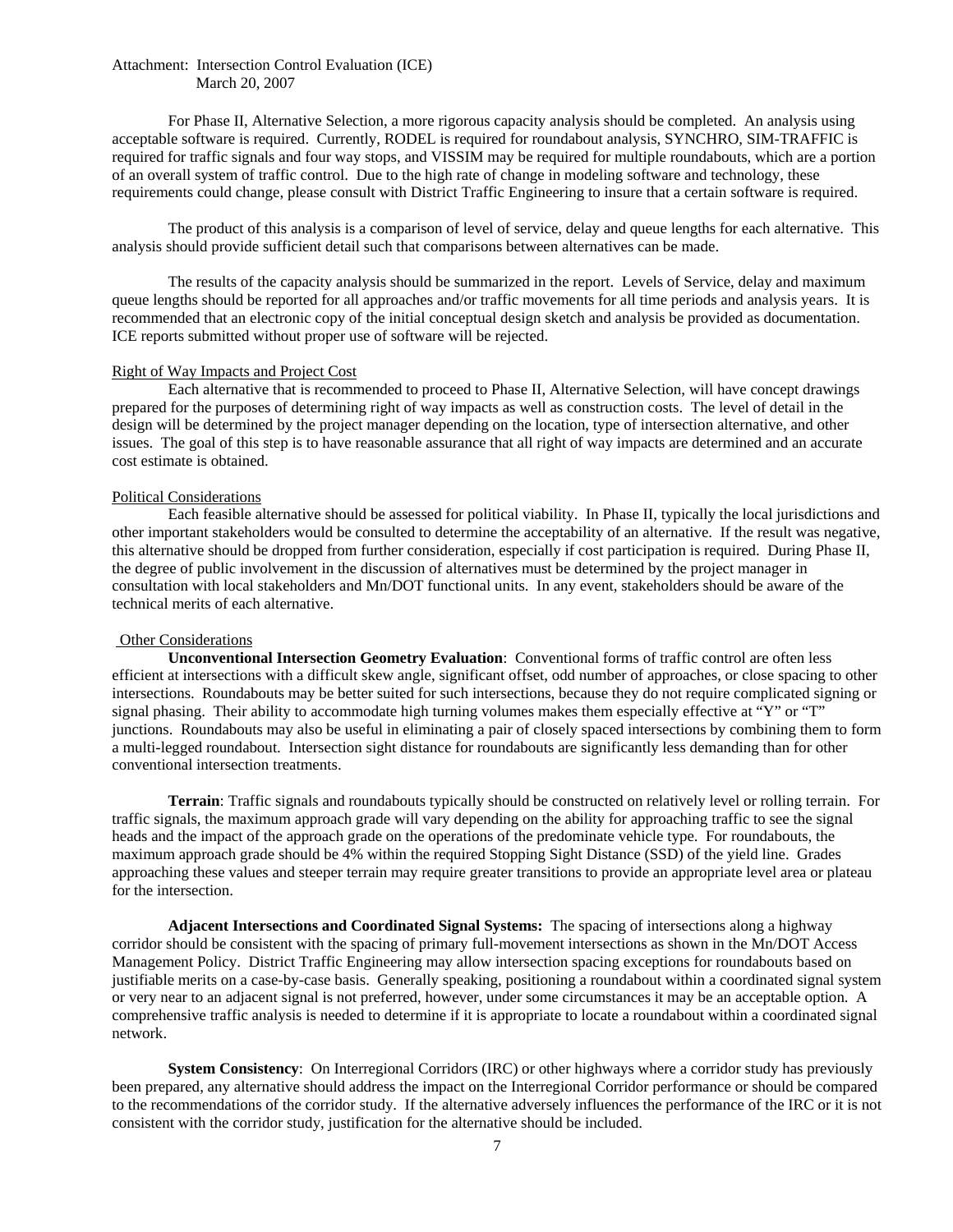**Pedestrian and/or Bicycle Issues**: Accommodating non-motorized users is a Mn/DOT priority. Depending on the volume of users and the sensitivity of the location, one alternative may be preferred to another. Additionally, if large numbers of non-motorized users are anticipated, they should be reflected in the capacity calculations.

The study should address any of the above issues, if applicable, and indicate how they are considered in the final recommendation.

# **The ICE Report/Memorandum**

Depending on the amount of analysis, an actual report may be unnecessary. For some projects, a memorandum may be all that is necessary (e.g., Traffic signal rebuild projects). In that case, a memorandum signed by the District Traffic Engineer with rationale that supports the decision is sufficient. Otherwise, the ICE report should follow the outline below and thoroughly document the process described previously.

#### Concurrence (Approval) Letter (not needed if report is done internally)

The cover letter must be addressed to the District Traffic Engineer. It should include the name and address of the submitter along with any specific information on expected project letting dates, funding sources and linkages to other projects. The submitter should allow at least one month to obtain approval.

#### Cover Sheet

The cover sheet requests the approval of the District Traffic Engineer for the recommendations contained in the report. A signature block must be included with spaces for the report preparer (must be a registered engineer in the State of Minnesota), the engineering representative for the agency(s) with jurisdiction over the intersecting roadway and the District Traffic Engineer.

#### Description of Location

The report must document the location of the project in relation to other roadways and include an accompanying map at a suitable scale.

#### Existing Conditions

The report must document the existing conditions of the roadway including existing traffic control, traffic volumes, crash data, roadway geometrics, conditions of the roadway, right of way limits, land use, etc. A graphic/layout should be used to display much of this information.

#### Future Conditions

The report must document future conditions (normally 20 years) based on anticipated development including traffic volumes, new or improved adjacent or parallel roadways, anticipated change in access (additions or removals), etc.

#### Analysis of Alternatives

The report must include a discussion of each alternative and why it is recommended or not. The report should document the following analyses for each alternative considered: warrant analyses, crash analyses capacity analyses, right of way and construction cost impacts, political considerations, system consistency, and other considerations. Warrant analyses are usually done for existing conditions, however, in some cases future volumes (usually no more than 5 years) can be used if the submitter can document that development is imminent. Crash analysis is done comparing the existing crashes with those anticipated after the change in traffic control. It may be necessary to analyze crashes at nearby intersections if access is proposed to be restricted at the subject intersection. A capacity analysis for each alternative must be completed for existing conditions with and without the improvement. Additionally, a capacity analysis must be done for future conditions (usually 20 years into the future, unless the improvement is anticipated to be temporary (in that case 5 years would be acceptable)). A discussion of the relative intersection delays for each alternative must be included. The Mn/DOT District Traffic Engineering unit should be contacted for acceptable software packages for capacity analysis for each alternative. Currently, RODEL is recommended for isolated roundabouts, VISSIM is recommended for roundabouts in very close proximity to other roundabouts or signalized intersections in addition to RODEL analyses, and SYNCHRO is recommended for traffic signals and all way stops.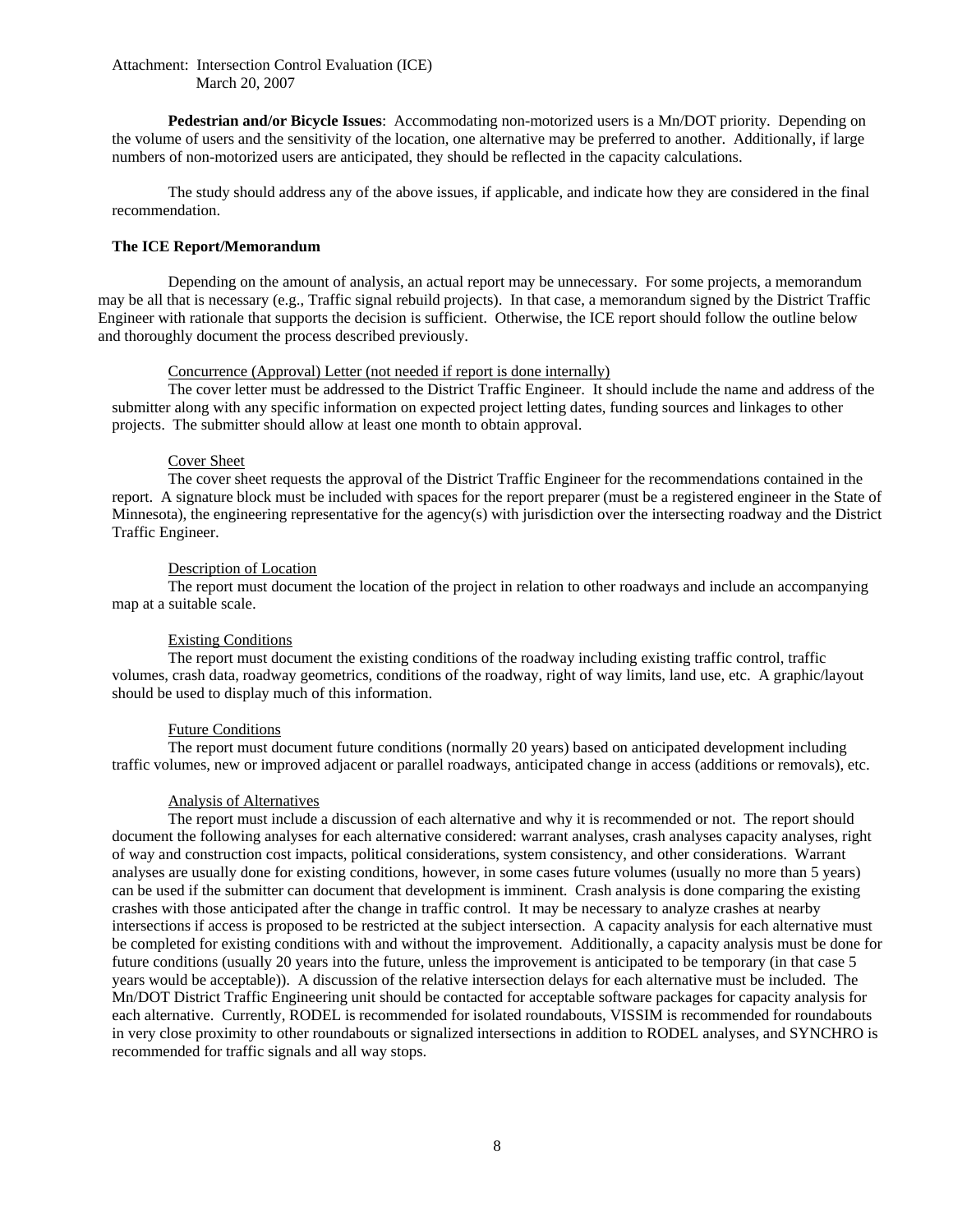# Recommended Alternative

The report must recommend an alternative based upon the alternative analysis and a discussion of the justification factors. The report must document the justification factors, which are appropriate for each alternative and come to a logical conclusion on which alternative is recommended.

## **Appendices**

The report should include supporting data, diagrams and software reports that support the recommendations being made.

## **Data Requirements**

For completion of the report, the following data may be required. Some of these requirements can be waived depending on existing conditions and the available improvement alternatives. The District Traffic Engineer must be contacted to approve a change in requirements.

#### Traffic Volumes

- Hourly intersection approach counts (must be less than 2 years old)
- Turning movement counts for the AM and PM peak periods (3 hours each and less than 2 years old)
- Future intersection approach volumes (only needed if Warrant is unmet in existing time period)
- Future turning movement volumes for the AM and PM peak hours using pre- approved growth rates or future modeling parameters
- Pedestrian and bicycle volumes by approach, if applicable

#### Crash Data

- Crash data for the last three full calendar years (Must be obtained from the Mn/DOT TIS database).
- Crash diagrams must be included in the report. Rationale for crash reductions based on each alternative must be documented. Crash listings should be included in an appendix.

## Existing Geometrics

- The existing geometrics of the intersection being considered for improvement must be documented. It is preferable to provide a layout or graphical display of the intersections showing lane configurations with existing striping, lane widths, parking lanes, shoulders and/or curb treatments, medians, pedestrian and bicycle facilities, right of way limits and access driveways or adjacent roadways for all approaches. The posted speed limit and the current traffic control of each roadway must also be shown or stated. Adjacent structures, overhead utilities, and vaults should also be outlined such as buildings, bridges, box culverts, power poles, etc.
- A larger scale map showing the intersection in relationship to parallel roadways and its relationship (including distances) to other access points along the corridor is also required.
- The locations of schools or other significant land uses, which may require more specialized treatment for pedestrians or vehicles, should be documented, if applicable.
- Geographic features must be shown if they will influence the selection of an alternative, such as severe grades, wetlands, parkland, etc.

#### Proposed Geometrics/Traffic Control Alternative

- A layout or conceptual plan showing the proposed geometrics for the recommended traffic control alternative must be included. An electronic copy of the design is preferred and may be required depending on the intersection alternative. The plan should document all changes from the existing conditions.

#### Capacity Analysis

- A summary table of delays for all movements, approaches and overall intersection delay must be provided for AM and PM peak hours, both existing and future conditions, for each alternative analyzed. Software output should be included in an appendix. An electronic copy of the analysis is preferred.

Additional data may be necessary depending on the location and alternatives analyzed. These could include – community considerations (need for parking, sidewalks, bike lanes, etc); future development plans, which may influence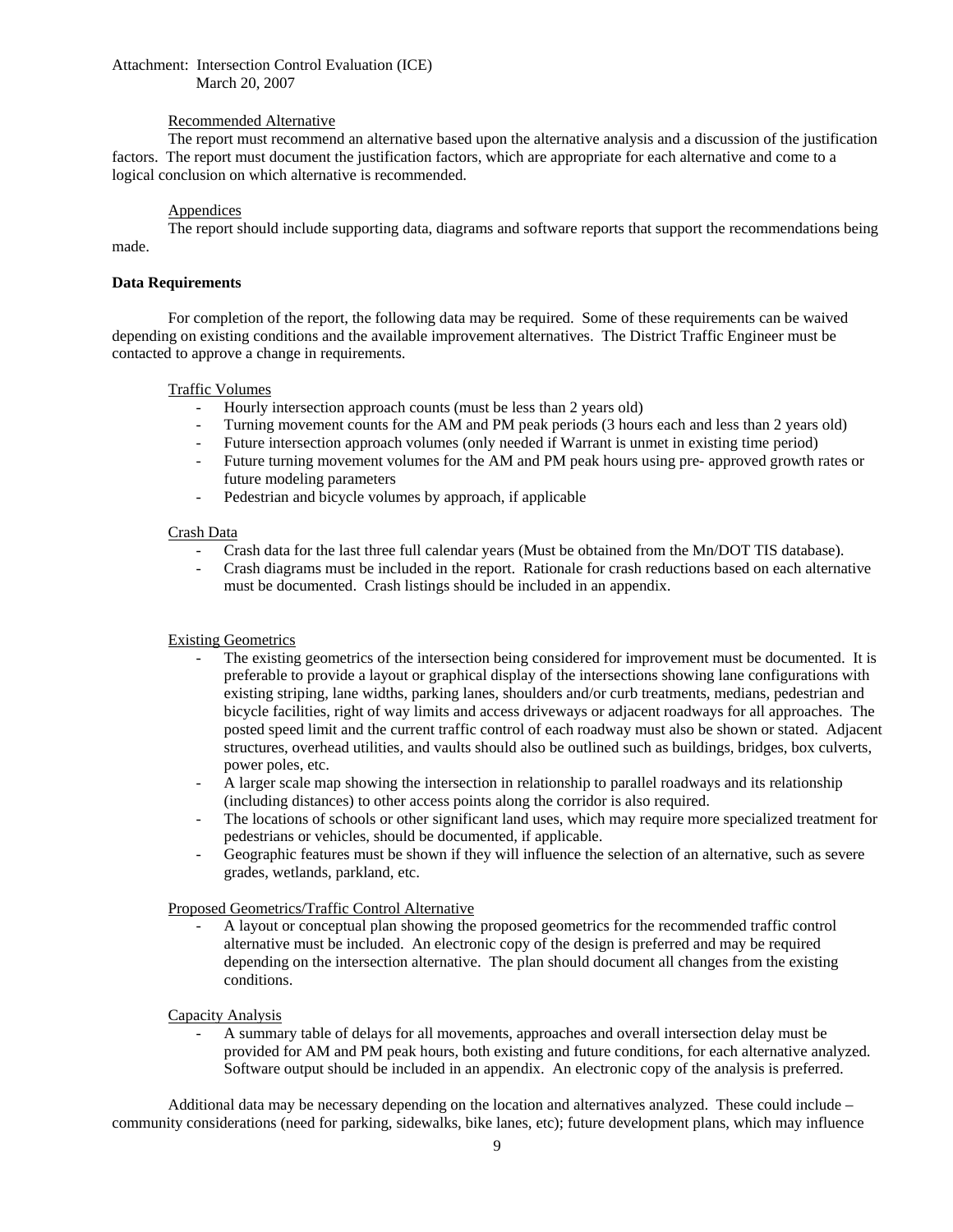access; types of vehicles intersecting roadway, if unusual; transit routes and frequency; compatibility with corridor plans or local transportation plans; Interregional Corridor performance and political considerations.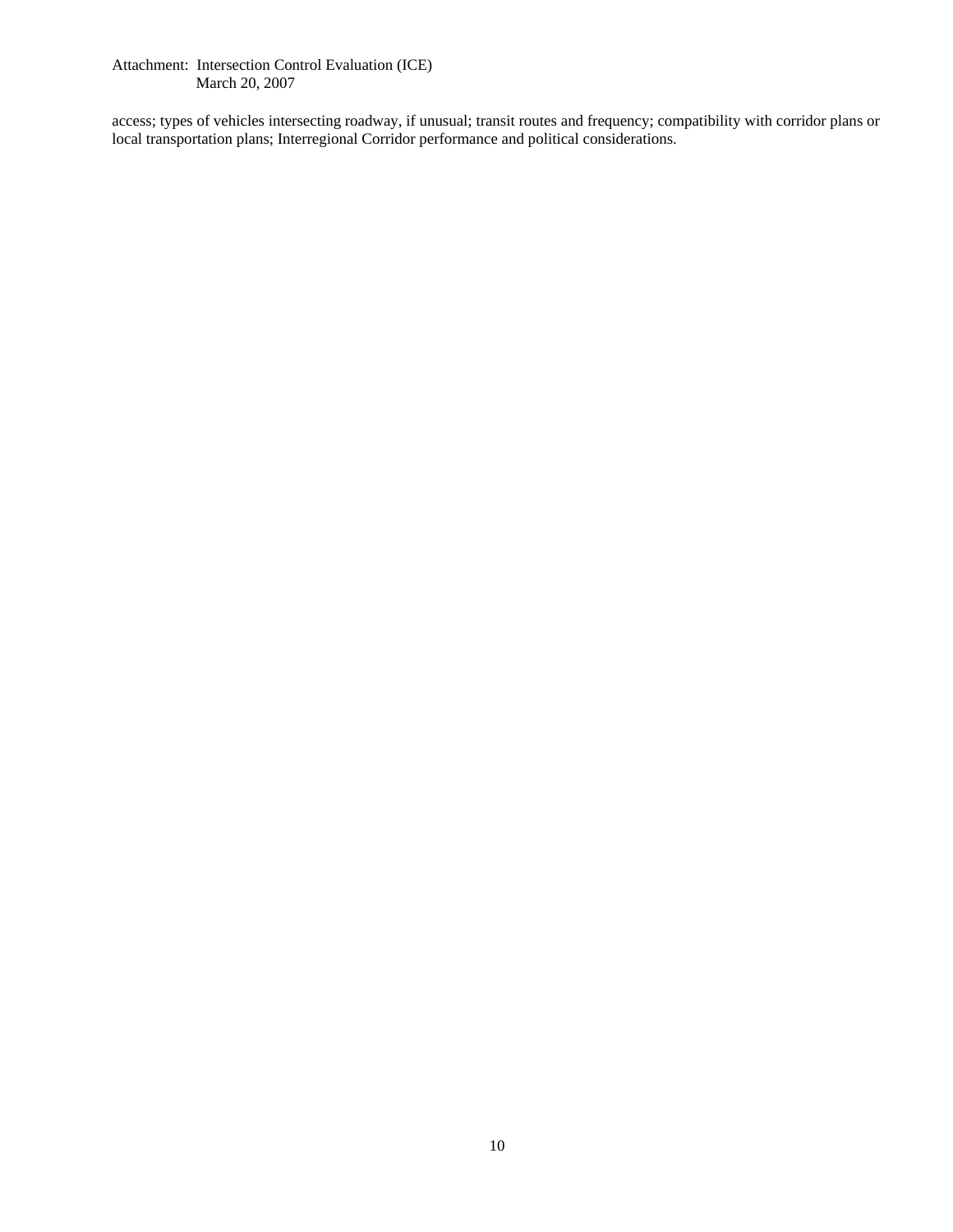# **METRO TRAFFIC SIGNAL JUSTIFICATION REPORT METHODOLOGY**

The decision to install a traffic signal at a trunk highway intersection in the Metro District is determined by the Program Support Unit of the Traffic Engineering Section. The installation of the signal must be justified through an engineering study. Contained in this document is the current methodology in determining if a signal installation is justified. If a location is justified, it does not necessarily mean that a signal will be programmed or the installation will occur immediately. Funding must be available and the location must be a higher priority than other safety needs.

# **Qualifying Criteria**

For a specific intersection to be considered for a traffic signal installation one of the following criteria must be met.

- 1. The intersection meets Warrant 1A, 1B or 7 of the current MN MUTCD.
- 2. Current traffic volumes do not meet Warrant 1A or 1B, but development in the area will occur such that the warrants will be met in a reasonable period of time and state funds are not used for construction.
- 3. Current traffic volumes do not meet Warrant 1A or 1B, but a significant crash problem exists (an average of at least three correctable crashes per year (any 12-month period) over the most recent 3-year period) and traffic volumes are likely to meet warrants within a reasonable period.
- 4. The intersection has significant amounts of pedestrian traffic, which can be documented.

## **Mitigating Factors**

As part of the engineering study, the following factors should be considered in determining if a signal installation is justified.

- 1. Access spacing guidelines. Is spacing between signals on the mainline adequate? Is spacing between all nearby public and private access points adequate?
- 2. Is the installation of a signal at this location consistent with an adopted access management plan for the roadway?
- 3. Lane geometrics. Metro requires one lane of approach for each traffic movement for all directions of travel. For a typical four-legged intersection, a minimum of three lanes would be required for each approach, including the minor legs. (Metro will consider 2 lanes of approach from the minor legs under some conditions) Does the proposed layout provide minimal geometrics?
- 4. Each intersection should be modeled using acceptable simulation software in order to demonstrate acceptable traffic operations for opening day and for a reasonable period into the future (preferably 20 years). Adjacent intersections may be required to be included depending on spacing and other considerations. Will the proposed geometrics provide enough capacity for acceptable operations?
- 5. Is installation of a traffic signal the only solution or are better alternatives available?
- 6. Will the intersection be safer after the signal is installed?

#### **Warrants**

Warrant 1 – Eight Hour Vehicular Volume

If the intersection meets either Condition A (Minimum Vehicular Volume) or Condition B (Interruption of Continuous Traffic), then the intersection is considered to have met this warrant. Meeting a warrant does not necessarily mean the location is justified for a signal. Engineering judgment is required for that step and all mitigating factors must be considered.

Current traffic volumes must be collected to analyze the volume warrants. It is desirable to collect a 48-hour approach count AND a 6-hour turning movement count (3 in each of the peak periods) for each intersection. These counts should be done between Monday afternoons and Friday Mornings to accurately depict typical weekday traffic volumes.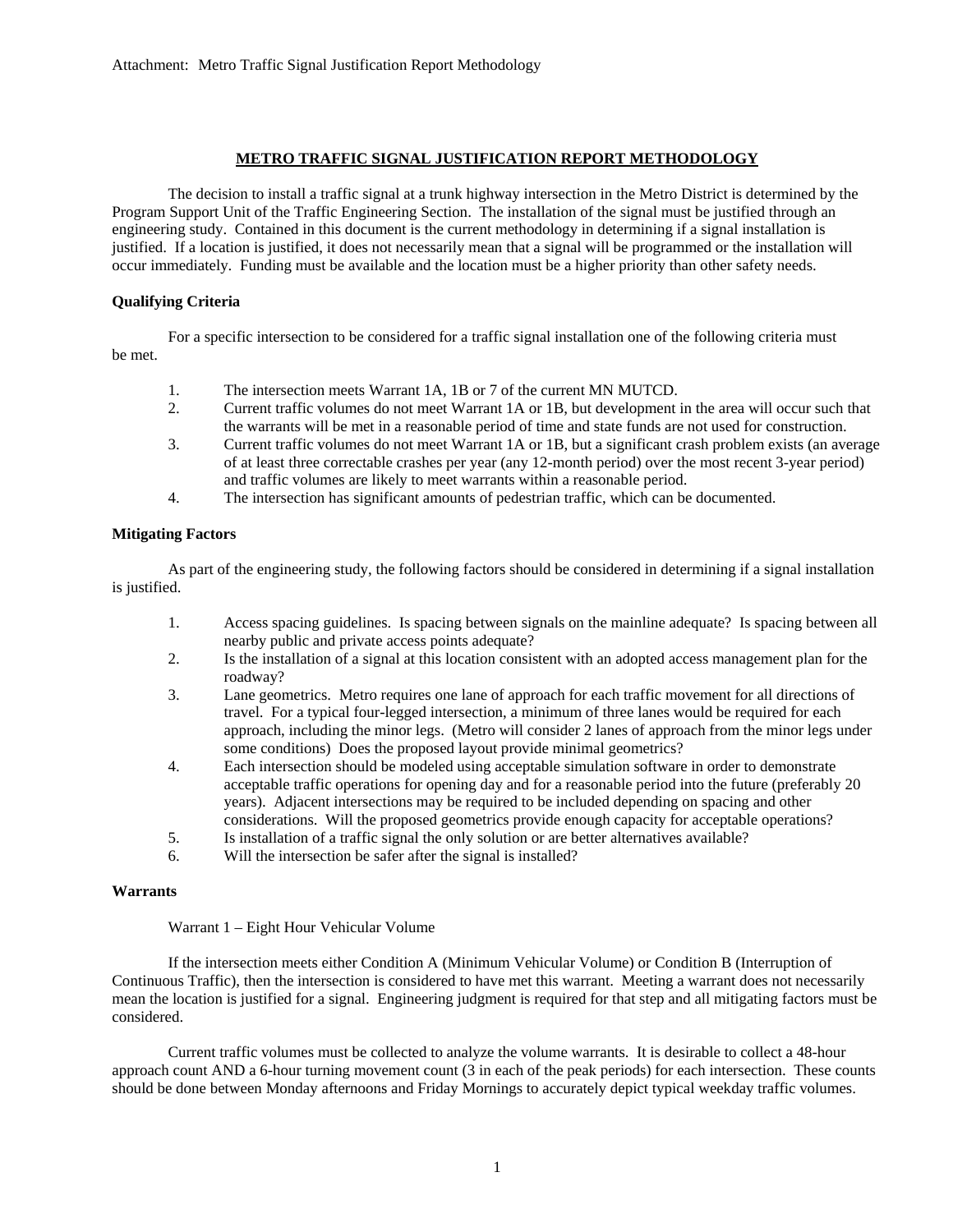Right turning traffic from the minor leg is usually not included in the warrant analysis. The rationale for this practice is these movements are usually made relatively easily, have minimal conflicts and therefore do not require a traffic signal to minimize delay or improve safety. However, if right turning traffic is very high and gaps in the mainline cause significant delay a traffic signal may improve overall operations. After the traffic volume data is collected, the percentage of right turning vehicles from the minor legs is determined based upon the turning movement count. This percentage is applied to the approach counts to determine the number of left and through traffic volumes over the entire day. (It is assumed that the percentage of right turns during the two peak periods (6 hours) is representative of the entire day.) This is the data to be used in the warrant analysis. In the event that there is a significant amount of right turning traffic and conflicting traffic, 50% of the right turns can be added back into the approach counts. If the right turning volume exceeds 70% of its potential capacity (see Table 1) for any hour for each approach, 50% of the right turning volume for all hours should be added back in. To use the table determine the conflicting flow rate for each minor approach. The rate will be the conflicting mainline approach traffic, in the lane the right turning vehicles are merging into (For multiple through lane roadways divide the volumes evenly across each lane). Utilizing the correct table (2 lane or 4 lane) the user must determine if the right turn volume exceeds the 70% potential capacity. (The capacity of the minor leg right turning volume is calculated based on procedures documented in the Highway Capacity Manual.)

To be warranted, one of the following must occur:

- 1. Condition A or B is met for at least 8 hours a day as shown on the 100% column (Table 2)
- 2. Condition A or B is met for at least 8 hours a day as shown on the 70% column (Table 2) if the posted or 85th percentile speed on the mainline exceeds 40 MPH or the intersection lies within the built-up area of an isolated community having a population of less than 10,000.

| <b>Potential Capacity for Two-Lane Streets</b> |                  |                           |  |  |  |  |  |
|------------------------------------------------|------------------|---------------------------|--|--|--|--|--|
| <b>Conflicting Flow</b>                        | <b>Potential</b> | $70%$ of                  |  |  |  |  |  |
| Rate                                           | Capacity         | <b>Potential Capacity</b> |  |  |  |  |  |
| 0.01                                           | 1090             | 760                       |  |  |  |  |  |
| 100                                            | 960              | 670                       |  |  |  |  |  |
| 200                                            | 850              | 600                       |  |  |  |  |  |
| 300                                            | 740              | 520                       |  |  |  |  |  |
| 400                                            | 650              | 460                       |  |  |  |  |  |
| 500                                            | 570              | 400                       |  |  |  |  |  |
| 600                                            | 500              | 350                       |  |  |  |  |  |
| 700                                            | 440              | 310                       |  |  |  |  |  |
| 800                                            | 390              | 270                       |  |  |  |  |  |
| 900                                            | 340              | 240                       |  |  |  |  |  |
| 1000                                           | 300              | 210                       |  |  |  |  |  |
| 1100                                           | 260              | 180                       |  |  |  |  |  |
| 1200                                           | 230              | 160                       |  |  |  |  |  |
| 1300                                           | 200              | 140                       |  |  |  |  |  |
| 1400                                           | 170              | 120                       |  |  |  |  |  |
| 1500                                           | 150              | 110                       |  |  |  |  |  |
| 1600                                           | 130              | 90                        |  |  |  |  |  |
| 1700                                           | 120              | 80                        |  |  |  |  |  |
| 1800                                           | 100              | 70                        |  |  |  |  |  |
| 1900                                           | 90               | 60                        |  |  |  |  |  |
| 2000                                           | 80               | 60                        |  |  |  |  |  |
| 2100                                           | 70               | 50                        |  |  |  |  |  |
| 2200                                           | 60               | 40                        |  |  |  |  |  |
| 2300                                           | 50               | 40                        |  |  |  |  |  |
| 2400                                           | 40               | 30                        |  |  |  |  |  |
| 2500                                           | 40               | 30                        |  |  |  |  |  |
| 2600                                           | 30               | 20                        |  |  |  |  |  |
| 2700                                           | 30               | 20                        |  |  |  |  |  |
| 2800                                           | 20               | 10                        |  |  |  |  |  |
| 2900                                           | 20               | 10                        |  |  |  |  |  |
| 3000                                           | 20               | 10                        |  |  |  |  |  |

|                         |                  | I otential Capacity for Two-Lane Streets |                         | I otential Capacity for Four-Lane Street |                 |
|-------------------------|------------------|------------------------------------------|-------------------------|------------------------------------------|-----------------|
| <b>Conflicting Flow</b> | <b>Potential</b> | $70%$ of                                 | <b>Conflicting Flow</b> | <b>Potential</b>                         | 70% of Po       |
| Rate                    | <b>Capacity</b>  | <b>Potential Capacity</b>                | Rate                    | Capacity                                 | Capaci          |
| 0.01                    | 1090             | 760                                      | 0.01                    | 1090                                     | 760             |
| 100                     | 960              | 670                                      | 100                     | 940                                      | 660             |
| 200                     | 850              | 600                                      | 200                     | 810                                      | 570             |
| 300                     | 740              | 520                                      | 300                     | 700                                      | 490             |
| 400                     | 650              | 460                                      | 400                     | 610                                      | 430             |
| 500                     | 570              | 400                                      | 500                     | 520                                      | 360             |
| 600                     | 500              | 350                                      | 600                     | 450                                      | 320             |
| 700                     | 440              | 310                                      | 700                     | 390                                      | 270             |
| 800                     | 390              | 270                                      | 800                     | 330                                      | 230             |
| 900                     | 340              | 240                                      | 900                     | 290                                      | 200             |
| 1000                    | 300              | 210                                      | 1000                    | 250                                      | 180             |
| 1100                    | 260              | 180                                      | 1100                    | 210                                      | 150             |
| 1200                    | 230              | 160                                      | 1200                    | 180                                      | 130             |
| 1300                    | 200              | 140                                      | 1300                    | 150                                      | 110             |
| 1400                    | 170              | 120                                      | 1400                    | 130                                      | 90              |
| 1500                    | 150              | 110                                      | 1500                    | 110                                      | 80              |
| 1600                    | 130              | 90                                       | 1600                    | 100                                      | 70              |
| 1700                    | 120              | 80                                       | 1700                    | 80                                       | 60              |
| 1800                    | 100              | 70                                       | 1800                    | 70                                       | $\overline{50}$ |
| 1900                    | 90               | 60                                       | 1900                    | 60                                       | 40              |
| 2000                    | 80               | 60                                       | 2000                    | 50                                       | 40              |
| 2100                    | 70               | 50                                       | 2100                    | 40                                       | 30              |
| 2200                    | 60               | 40                                       | 2200                    | 40                                       | 30              |
| 2300                    | $\overline{50}$  | 40                                       | 2300                    | 30                                       | $\overline{20}$ |
| 2400                    | 40               | 30                                       | 2400                    | 30                                       | 20              |
| 2500                    | 40               | 30                                       | 2500                    | 20                                       | 10              |
| 2600                    | 30               | 20                                       | 2600                    | 20                                       | 10              |
| 2700                    | 30               | 20                                       | 2700                    | 20                                       | 10              |
| 2800                    | 20               | 10                                       | 2800                    | 10                                       | 10              |
| 2900                    | 20               | 10                                       | 2900                    | 10                                       | 10              |
| 3000                    | 20               | 10                                       | 3000                    | 10                                       | 10              |

| <b>Potential Capacity for Two-Lane Streets</b> |                                     |                                     |                                 | <b>Potential Capacity for Four-Lane Streets</b> |                              |  |  |  |
|------------------------------------------------|-------------------------------------|-------------------------------------|---------------------------------|-------------------------------------------------|------------------------------|--|--|--|
| ing Flow<br>ate                                | <b>Potential</b><br><b>Capacity</b> | 70% of<br><b>Potential Capacity</b> | <b>Conflicting Flow</b><br>Rate | <b>Potential</b><br>Capacity                    | 70% of Potential<br>Capacity |  |  |  |
| 01                                             | 1090                                | 760                                 | 0.01                            | 1090                                            | 760                          |  |  |  |
| $00\,$                                         | 960                                 | 670                                 | 100                             | 940                                             | 660                          |  |  |  |
| $00\,$                                         | 850                                 | 600                                 | 200                             | 810                                             | 570                          |  |  |  |
| $00\,$                                         | 740                                 | 520                                 | 300                             | 700                                             | 490                          |  |  |  |
| $00\,$                                         | 650                                 | 460                                 | 400                             | 610                                             | 430                          |  |  |  |
| 0 <sub>0</sub>                                 | 570                                 | 400                                 | 500                             | 520                                             | 360                          |  |  |  |
| $\overline{00}$                                | 500                                 | 350                                 | 600                             | 450                                             | 320                          |  |  |  |
| $00\,$                                         | 440                                 | 310                                 | 700                             | 390                                             | 270                          |  |  |  |
| $00\,$                                         | 390                                 | 270                                 | 800                             | 330                                             | 230                          |  |  |  |
| $00\,$                                         | 340                                 | 240                                 | 900                             | 290                                             | 200                          |  |  |  |
| 00 <sub>0</sub>                                | 300                                 | 210                                 | 1000                            | 250                                             | 180                          |  |  |  |
| 00                                             | 260                                 | 180                                 | 1100                            | 210                                             | 150                          |  |  |  |
| 200                                            | 230                                 | 160                                 | 1200                            | 180                                             | 130                          |  |  |  |
| 300                                            | 200                                 | 140                                 | 1300                            | 150                                             | 110                          |  |  |  |
| 100                                            | 170                                 | 120                                 | 1400                            | 130                                             | 90                           |  |  |  |
| 500                                            | 150                                 | 110                                 | 1500                            | 110                                             | 80                           |  |  |  |
| 500                                            | 130                                 | 90                                  | 1600                            | 100                                             | 70                           |  |  |  |
| 700                                            | 120                                 | 80                                  | 1700                            | 80                                              | 60                           |  |  |  |
| $\overline{800}$                               | 100                                 | 70                                  | 1800                            | 70                                              | 50                           |  |  |  |
| 00 <sub>0</sub>                                | 90                                  | 60                                  | 1900                            | 60                                              | 40                           |  |  |  |
| 00 <sub>0</sub>                                | 80                                  | 60                                  | 2000                            | 50                                              | 40                           |  |  |  |
| 00                                             | 70                                  | 50                                  | 2100                            | 40                                              | 30                           |  |  |  |
| 200                                            | 60                                  | 40                                  | 2200                            | 40                                              | 30                           |  |  |  |
| $\overline{800}$                               | 50                                  | 40                                  | 2300                            | 30                                              | 20                           |  |  |  |
| 100                                            | 40                                  | 30                                  | 2400                            | 30                                              | 20                           |  |  |  |
| 500                                            | 40                                  | 30                                  | 2500                            | 20                                              | 10                           |  |  |  |
| 500                                            | 30                                  | 20                                  | 2600                            | 20                                              | 10                           |  |  |  |
| 700                                            | 30                                  | 20                                  | 2700                            | 20                                              | 10                           |  |  |  |
| 300                                            | 20                                  | 10                                  | 2800                            | 10                                              | 10                           |  |  |  |
| 00 <sup>0</sup>                                | 20                                  | 10                                  | 2900                            | 10                                              | 10                           |  |  |  |
| 000                                            | 20                                  | 10                                  | 3000                            | 10                                              | 10                           |  |  |  |

# **TABLE 1- RIGHT TURN CAPACITY**